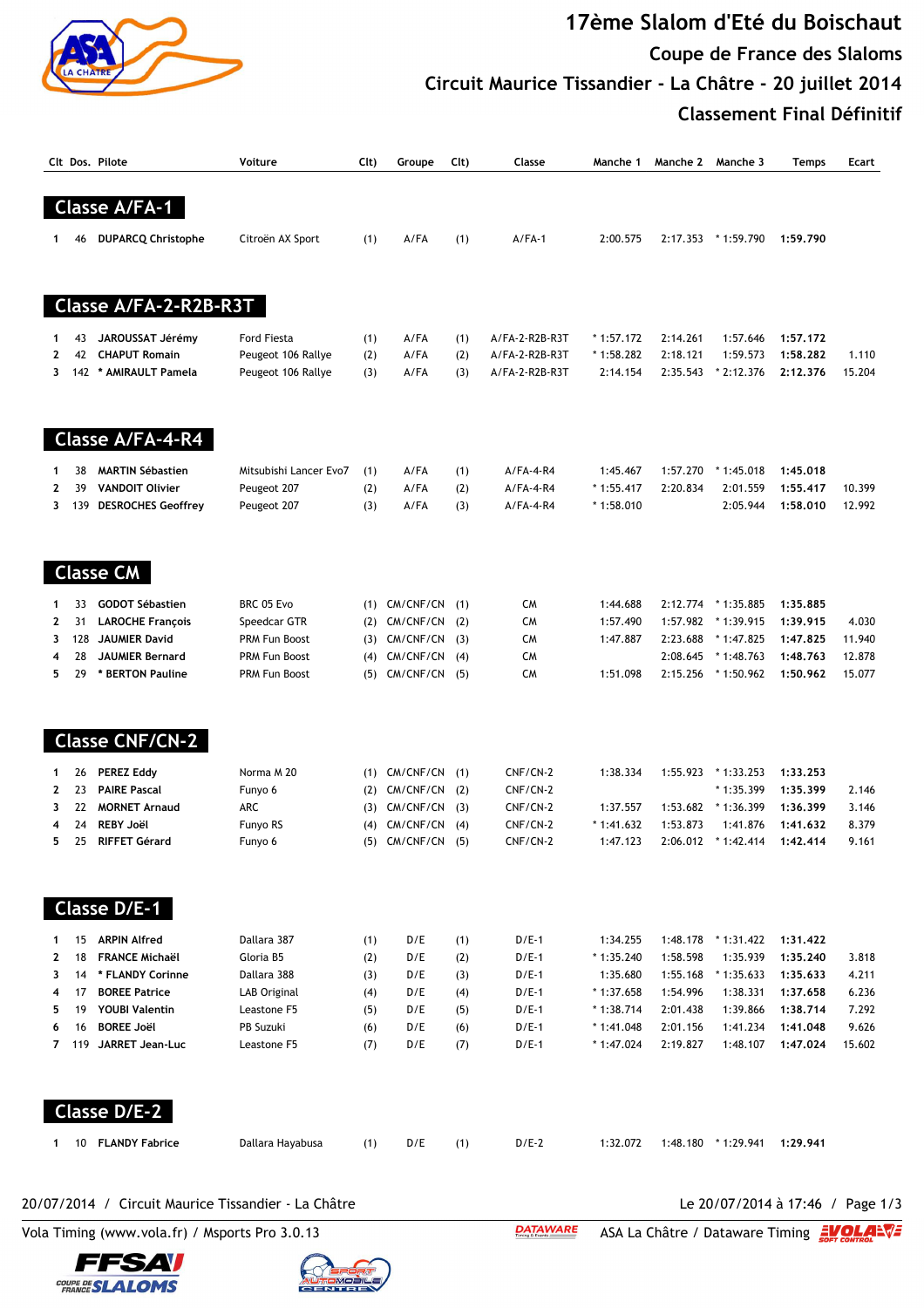

### **17ème Slalom d'Eté du Boischaut Coupe de France des Slaloms Circuit Maurice Tissandier - La Châtre - 20 juillet 2014 Classement Final Définitif**

|                   |          | Clt Dos. Pilote                                      | Voiture                               | Cl <sub>t</sub> | Groupe                  | Cl <sub>t</sub> | Classe             | Manche 1                | Manche 2             | Manche 3                | Temps                | Ecart          |
|-------------------|----------|------------------------------------------------------|---------------------------------------|-----------------|-------------------------|-----------------|--------------------|-------------------------|----------------------|-------------------------|----------------------|----------------|
|                   |          | Classe D/E-3                                         |                                       |                 |                         |                 |                    |                         |                      |                         |                      |                |
|                   |          |                                                      |                                       |                 |                         |                 |                    |                         |                      |                         |                      |                |
| 1                 | 1        | <b>BOISSON Gaël</b>                                  | Dallara 399                           | (1)             | D/E                     | (1)             | $D/E-3$            | * 1:30.504              |                      | 1:32.160                | 1:30.504             |                |
| 2                 | 3        | <b>FIEVRE Rémy</b>                                   | Dallara F 397                         | (2)             | D/E                     | (2)             | $D/E-3$            | 1:32.560                | 1:40.934             | * 1:31.405              | 1:31.405             | 0.901          |
| 3                 | 6        | <b>PIAU Jeff</b>                                     | Martini MK 79                         | (3)             | D/E                     | (3)             | $D/E-3$            | $*1:31.755$             | 1:41.039             | 1:33.744                | 1:31.755             | 1.251          |
| 4                 | 2        | <b>D'ALEO Antoine</b>                                | Dallara 301                           | (4)             | D/E                     | (4)             | $D/E-3$            | $*1:33.841$             | 1:55.296             | 1:34.288                | 1:33.841             | 3.337          |
| 5                 | 105      | <b>TESSIER Damien</b>                                | Reynard 893                           | (5)             | D/E                     | (5)             | $D/E-3$            |                         | 2:14.828             | * 1:38.549              | 1:38.549             | 8.045          |
| 6                 | 5        | <b>LEBOT Clément</b>                                 | Reynard 893                           | (6)             | D/E                     | (6)             | $D/E-3$            | 1:48.837                | 1:49.234             | * 1:38.924              | 1:38.924             | 8.420          |
|                   |          | <b>Classe F2000-1</b>                                |                                       |                 |                         |                 |                    |                         |                      |                         |                      |                |
|                   |          |                                                      |                                       |                 | F2000                   |                 | F2000-1            |                         |                      |                         | 1:45.368             |                |
| 1<br>$\mathbf{2}$ | 87<br>86 | <b>JABET Thierry</b><br><b>DUSSOULIER Fabrice</b>    | Peugeot 106 XSi<br>Renault Twingo     | (1)<br>(2)      | F2000                   | (1)<br>(2)      | F2000-1            | 1:45.855<br>* 1:46.881  | 2:06.484<br>2:06.623 | $*1:45.368$<br>1:48.879 | 1:46.881             | 1.513          |
|                   |          |                                                      |                                       |                 |                         |                 |                    |                         |                      |                         |                      |                |
|                   |          | <b>Classe F2000-2</b>                                |                                       |                 |                         |                 |                    |                         |                      |                         |                      |                |
|                   |          |                                                      |                                       |                 |                         |                 |                    |                         |                      |                         |                      |                |
| 1                 | 83       | <b>PAPIN Fabrice</b>                                 | Peugeot 106 S16                       | (1)             | F2000                   | (1)             | F2000-2            | 1:46.934                | 2:03.965             | $*1:46.352$             | 1:46.352             |                |
| $\mathbf{2}$<br>3 | 82<br>81 | <b>MORNET Francis</b><br><b>CORNIL Jean-François</b> | Citroën BX 16 TRS<br>Citroën Saxo VTS | (2)<br>(3)      | F2000<br>F2000          | (2)<br>(3)      | F2000-2<br>F2000-2 | 1:48.834<br>$*1:47.371$ | 2:07.649             | * 1:46.788<br>1:50.694  | 1:46.788<br>1:47.371 | 0.436<br>1.019 |
| 4                 | 80       | <b>LUNO Thibault</b>                                 | Peugeot 205 GTi                       | (4)             | F2000                   | (4)             | F2000-2            | * 2:03.040              |                      |                         | 2:03.040             | 16.688         |
| 5                 | 180      | * FOURMONT Blandine                                  | Peugeot 205                           | (5)             | F2000                   | (5)             | F2000-2            | * 2:21.818              |                      |                         | 2:21.818             | 35.466         |
|                   |          |                                                      |                                       |                 |                         |                 |                    |                         |                      |                         |                      |                |
|                   |          | <b>Classe F2000-3</b>                                |                                       |                 |                         |                 |                    |                         |                      |                         |                      |                |
| 1                 | 75       | <b>SPAMPINATO Olivier</b>                            | Peugeot 309 GTi 16                    | (1)             | F2000                   | (1)             | F2000-3            | $*1:47.488$             | 2:07.452             | 1:48.718                | 1:47.488             |                |
| 2                 | 174      | <b>MONTJOTIN Franck</b>                              | Peugeot 206                           | (2)             | F2000                   | (2)             | F2000-3            | 1:50.651                |                      | $*1:49.559$             | 1:49.559             | 2.071          |
| 3                 | 74       | <b>MONTJOTIN Christophe</b>                          | Peugeot 206                           | (3)             | F2000                   | (3)             | F2000-3            | 1:51.793                | 2:16.962             | $*1:51.277$             | 1:51.277             | 3.789          |
| 4                 | 77       | <b>CERQUEIRA David</b>                               | Peugeot 205                           | (4)             | F2000                   | (4)             | F2000-3            | 1:58.589                | 2:15.250             | $*1:55.066$             | 1:55.066             | 7.578          |
| 5                 | 76       | <b>VIEUGUE Jean-Claude</b>                           | Renault 5 GT Turbo                    | (5)             | F2000                   | (5)             | F2000-3            | * 1:58.449              |                      | 1:58.877                | 1:58.449             | 10.961         |
|                   |          |                                                      |                                       |                 |                         |                 |                    |                         |                      |                         |                      |                |
|                   |          | <b>Classe FC/FS-2</b>                                |                                       |                 |                         |                 |                    |                         |                      |                         |                      |                |
| 1                 | 73       | <b>THOLY Yves</b>                                    | Simca Rallye III                      | (1)             | FC/FS                   | (1)             | FC/FS-2            | * 1:40.340              | 2:18.718             |                         | 1:40.340             |                |
| 2                 | 72       | <b>PRAT Daniel</b>                                   | Simca Rallye III                      | (2)             | FC/FS                   | (2)             | FC/FS-2            | 1:45.285                | 2:12.871             | * 1:44.702              | 1:44.702             | 4.362          |
| 3                 | 71       | <b>GUENEE Pascal</b>                                 | Renault Dauphine                      | (3)             | FC/FS                   | (3)             | FC/FS-2            | * 1:48.887              | 2:54.394             | 1:49.591                | 1:48.887             | 8.547          |
| 4                 | 173      | <b>THOLY Jean-Claude</b>                             | Simca Rallye III                      | (4)             | FC/FS                   | (4)             | $FC/FS-2$          | $*1:51.276$             | 2:28.802             |                         | 1:51.276             | 10.936         |
|                   |          | <b>Classe FC/FS-3</b>                                |                                       |                 |                         |                 |                    |                         |                      |                         |                      |                |
|                   |          |                                                      |                                       |                 |                         |                 |                    |                         |                      |                         |                      |                |
| 1                 | 70       | <b>GUILLEMIN Jean-Noël</b>                           | <b>Alpine A110 1600S</b>              | (1)             | FC/FS                   | (1)             | $FC/FS-3$          | 1:51.877                | 2:05.201             | * 1:49.471              | 1:49.471             |                |
| 2                 | 170      | <b>GUILLEMIN Jean-Charles</b>                        | Alpine A110 1600S                     | (2)             | FC/FS                   | (2)             | $FC/FS-3$          | $*1:50.412$             | 2:38.510             | 1:51.694                | 1:50.412             | 0.941          |
|                   |          | <b>Classe GT-2</b>                                   |                                       |                 |                         |                 |                    |                         |                      |                         |                      |                |
|                   |          |                                                      |                                       |                 |                         |                 |                    |                         |                      |                         |                      |                |
| 1.                | 35       | <b>BOURSAUT Sébastien</b>                            | Opel Speedster                        |                 | $(1)$ GT de série $(1)$ |                 | $GT-2$             | 1:54.359                |                      | 2:13.181 * 1:52.892     | 1:52.892             |                |

## 20/07/2014 / Circuit Maurice Tissandier - La Châtre Le 20/07/2014 à 17:46 / Page 2/3